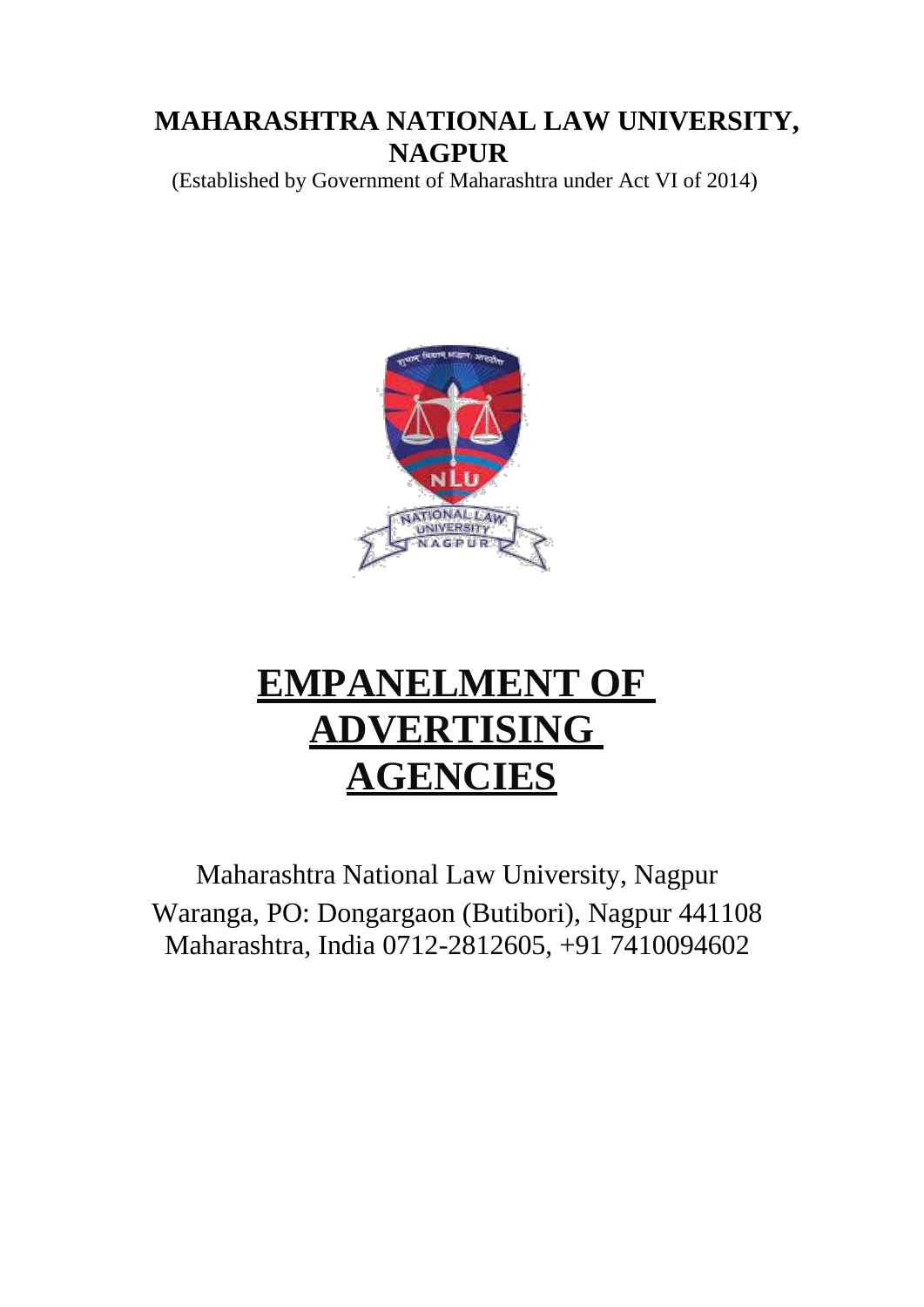### **EMPANELMENT OF ADVERTISING AGENCIES**

Maharashtra National Law University, Nagpur (MNLU, NAGPUR), invites Expression of Interest (EoI) for Empanelment of Advertising Agencies who can provide complete solution for its advertising and publicity requirements. INS Accreditation with excellent track record of the agencies having well equipped office in Nagpur is pre-requisite. The EoI in the prescribed format along with enclosures in sealed envelopes marked **"EOI for Empanelment"** must be submitted to addressed to Registrar, Maharashtra National Law University, Nagpur and it should reach to the University on or before **16.06.2022** up to 3.00 p.m. *along with Earnest Money of Rs.***20000***/- in the form of Demand Draft of in favour of*  Maharashtra National Law University, Nagpur from any of the Nationalized Bank including the Public Sector Bank or Private Sector Banks authorized by RBI (operating in India having branch at Nagpur) in the separate sealed cover should be remitted along with the Application. Application without E.M.D. will not be termed valid. In case of non-receipt of EMD as mentioned above your application will be rejected by MNLU Nagpur as non-responsive. For further details, visit University website **<www.nlunagpur.ac.in>** 

#### **Application for Empanelment of Advertising Agency**

| 1.           | Name of the Firm                                             |  |
|--------------|--------------------------------------------------------------|--|
| 2.           | Nature of Firm                                               |  |
| 3.           | (Ltd., Co., Partnership etc.) (Attach copy of Partnership    |  |
|              | Deed/Certification of Incorporation.)                        |  |
| 4.           | Year of Establishment                                        |  |
| 5.           | Registration No. if any / Trade License No. (Attach          |  |
|              | photocopy)                                                   |  |
| 6.           | <b>Registered Office</b>                                     |  |
| 7.           | Complete address of Registered Office of                     |  |
|              | <b>Advertising Agency</b>                                    |  |
|              | (with telephone No., Fax No., E-mail ID)                     |  |
| 8.           | Network of offices with complete addresses                   |  |
|              | (Telephone No., Fax No., E-mail ID of all networks of        |  |
|              | offices)                                                     |  |
| 9.           | Details of total no. of full time employees at Nagpur office |  |
|              | and complete infrastructure                                  |  |
| 10.          | Name of Director/ Proprietor/ Partners                       |  |
|              | (With Address and Telephone Nos.)                            |  |
| 11.          | Annual business turnover for last three (3) years            |  |
|              | (Attach copy certified by the auditor)                       |  |
| 12.          | Permanent Income Tax Account No.                             |  |
| 13.          | ST/CST No.                                                   |  |
| 14.          | Last Income Tax Clearance Certificate                        |  |
|              | (Attested photo copy)                                        |  |
| 15.          | Name of Bankers with Full address:                           |  |
| 16.          | Name of Govt./PSUs/MNC/ Large organization/ institution      |  |
|              | clients Where already empaneled                              |  |
| a            | Name of job                                                  |  |
| b            | Name of the Company:                                         |  |
| $\mathbf{C}$ | Value of Contract                                            |  |
|              | Value of Contract                                            |  |
|              | (Supporting documents to be attached as per the format       |  |
|              | enclosed duly signed by the Authorized signatories of these  |  |
|              | organizations.)                                              |  |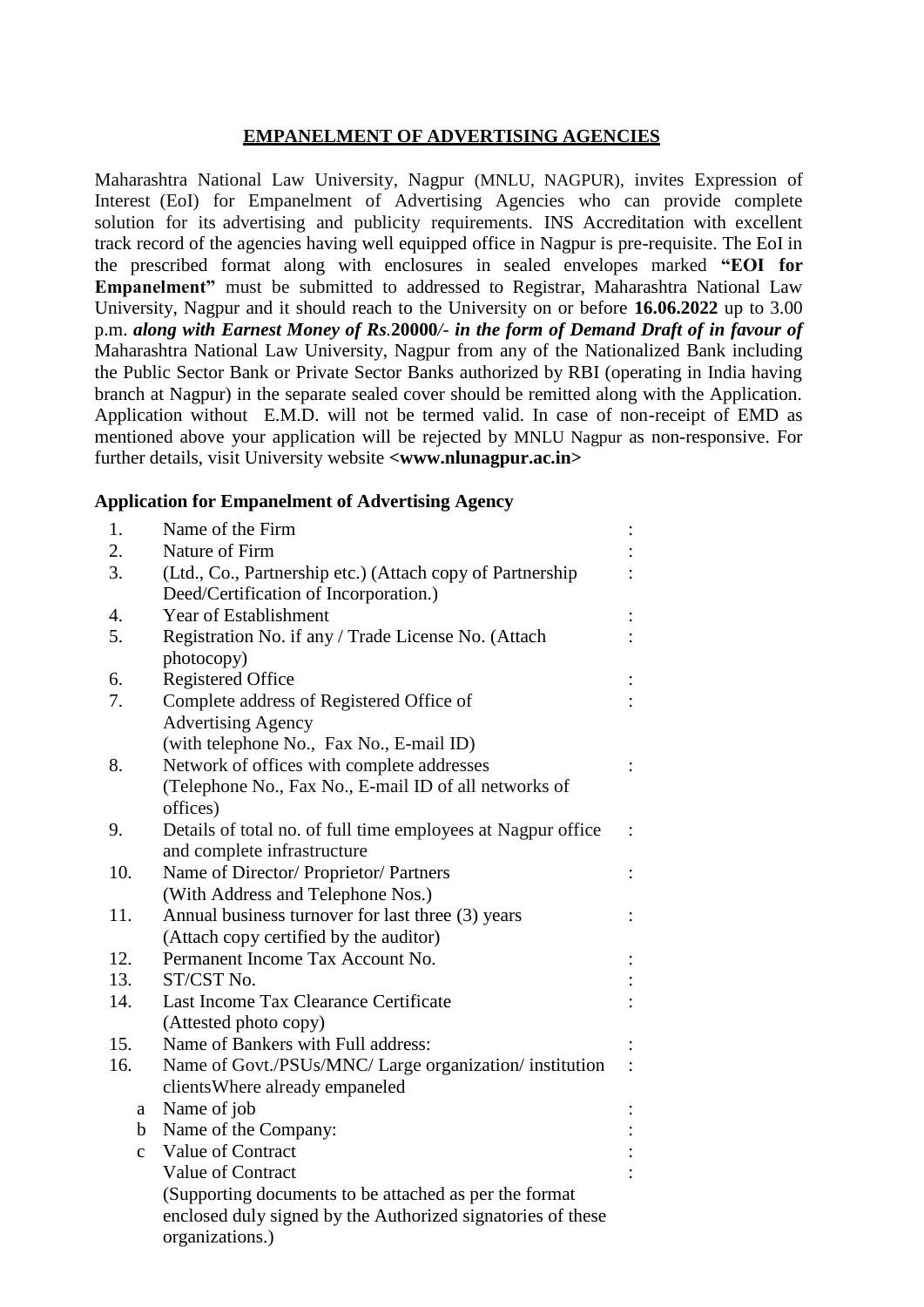# **CERTIFICATE:**

This is to certify that M/s \_\_\_\_\_\_\_\_\_\_\_\_\_\_\_\_\_\_\_\_\_\_\_\_\_\_\_\_\_\_\_\_\_\_ is on our panel as an advertising Agency since\_\_\_\_\_\_\_\_\_\_\_\_\_. The value of their annual contract is Rs.\_\_\_\_\_\_\_. The dealing of the said firm with us are satisfactory.

Name & Designation of the Signatory (Duly supported by the rubber stamp of the institution) (This certificate may be obtained from at least 3 reputed organizations and submitted along with the application)

17. Details of experience:

18. Whether any Civil Suit/ Litigation arisen in the contracts executed during the last 5 years/being executed. If yes, please furnish the name of the contract, employer, nature of work, contract value, work order and date and brief details of litigation.

19. Any other information which you like to add

I/ We do hereby certify that the information as provided above is correct and are true in all respect. In case of furnishing of any false information or suppression of any material information, the application shall be liable for rejection besides initiation of penal proceedings by the Board, if it deems fit.

SIGNATURE:

NAME:

FIRMS NAME:

SEAL:

ADDRESS:

DATE: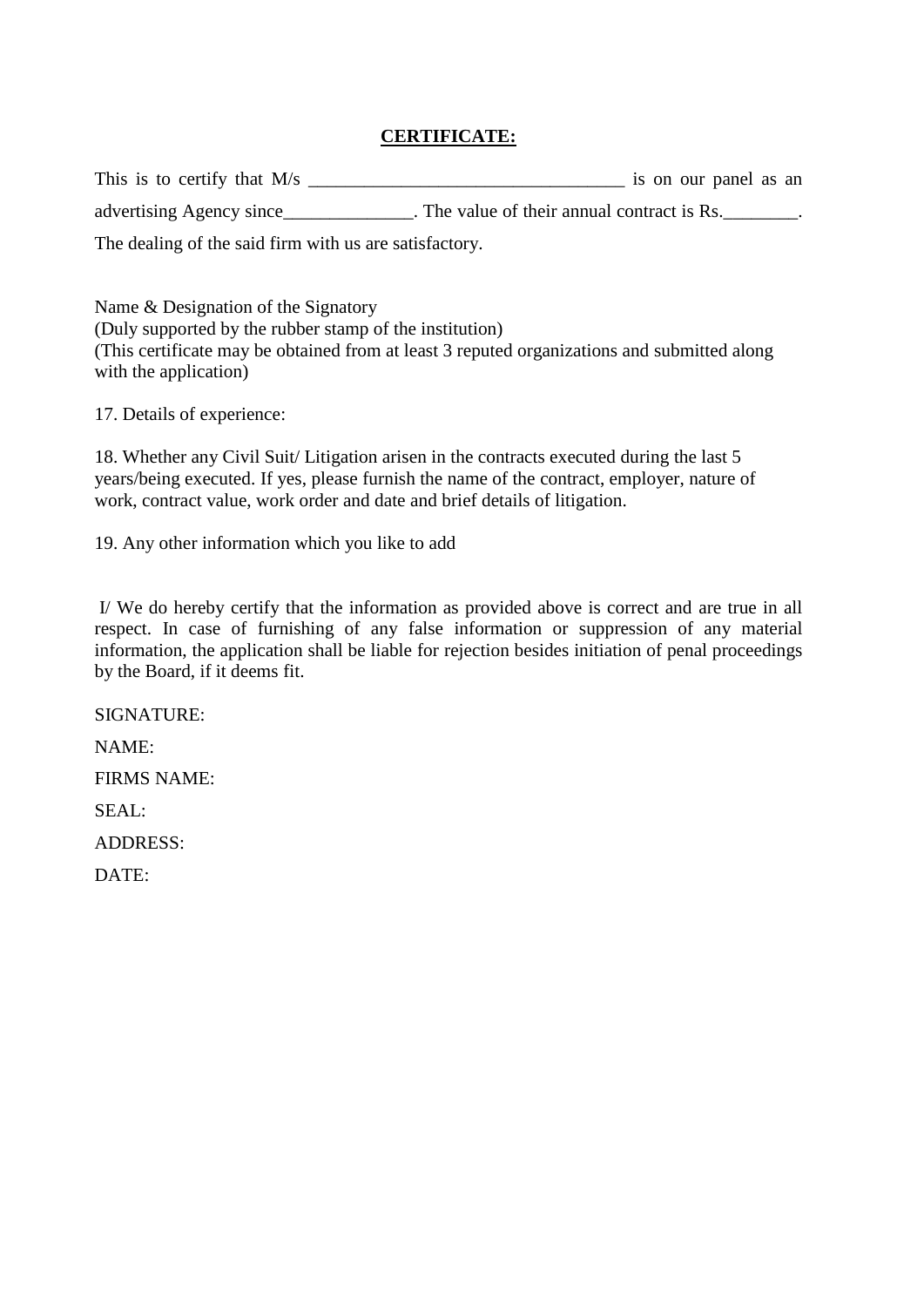# **APPLICATION REQUIREMENTS**

# **Eligibility Criteria:**

The following are the eligibility criteria for empanelment of advertising agencies. The advertising agency should have –

| 1.               | Full accreditation of Indian Newspaper Society (INS) (Latest INS accreditation      |
|------------------|-------------------------------------------------------------------------------------|
|                  | certificate should be attached).                                                    |
| 2.               | Full-fledged office established in Nagpur with infrastructure and manpower/creative |
|                  | personnel.                                                                          |
| 3.               | Proficiency and proof reading facilities in major Indian languages.                 |
| $\overline{4}$ . | Minimum 10 year experience in advertising and mass communication.                   |
| 5.               | Experience of work undertaken for government/public sector / MNC/ Large             |
|                  | organization/institution.                                                           |
| 6.               | Certified average annual turnover of business - Rs.8 crores annually.               |
| 7.               | Latest Income Tax, Sales Tax, Service Tax, etc., clearance.                         |
| 8.               | The agency should have experience with Govt. Departments/Public Sector              |
|                  | Undertaking.                                                                        |
|                  | The period of empanelment of advertising agency would be for one year and           |
| 9.               | further extendable by one or two more years at the discretion of the MNLU, Nagpur   |
|                  | and subject to satisfactory performance of agency.                                  |
|                  | Advertising agency will not charge the MNLU, Nagpur for advertising space more      |
| 10.              | or less than the price charged by the member newspapers for the space               |
|                  | occupied by the advertisement.                                                      |
|                  | 11. The eligibility will be considered as on 10.6.2022.                             |
|                  | That in case of empanelment to undertake the advertising work of the MNLU,          |
| 12.              | Nagpur, agency will have to render prompt services with regards to                  |
|                  | publication of Tender/Public Notices/Recruitment, etc in suggested media and data   |
|                  | within time schedule.                                                               |
|                  | The agency will be deposited earnest money of Rs. 20000/- in the form of Demand     |
| 13.1             | Draft in favour of "Maharashtra National Law University Nagpur" payable at          |
|                  | <b>Nagpur</b> with the application.                                                 |

You are, therefore, requested to submit your offers keeping in view the terms & conditions as detailed above so that the same could be examined for empanelment of suitable agency ( ies ) to undertake the advertisement assignment of the Maharashtra National Law University, Nagpur.

# **List of documents to be enclosed with application**

| 1. | Name of the Advertising Agency/Brief Profile of Executives and their experience             |
|----|---------------------------------------------------------------------------------------------|
|    | in the advertising field.                                                                   |
| 2. | Date of establishment.                                                                      |
| 3. | Agency Structure (whether a partnership firm/sole proprietor/a limited company              |
|    | $etc.$ )                                                                                    |
| 4. | Principal places of business, that, the head office and their branch offices with           |
|    | detailed addresses and contact numbers.                                                     |
| 5. | Profile of its team handling their qualifications and experience.                           |
| 6. | Details of their accreditation with Indian Newspaper Society (INS) along with the           |
|    | date of each accreditation and whether it is current.                                       |
| 7. | Details of membership with other professional organizations/associations                    |
|    | and international alignments, if any.                                                       |
| 8. | Audited annual accounts for last three financial years ending 31 <sup>st</sup> March. (only |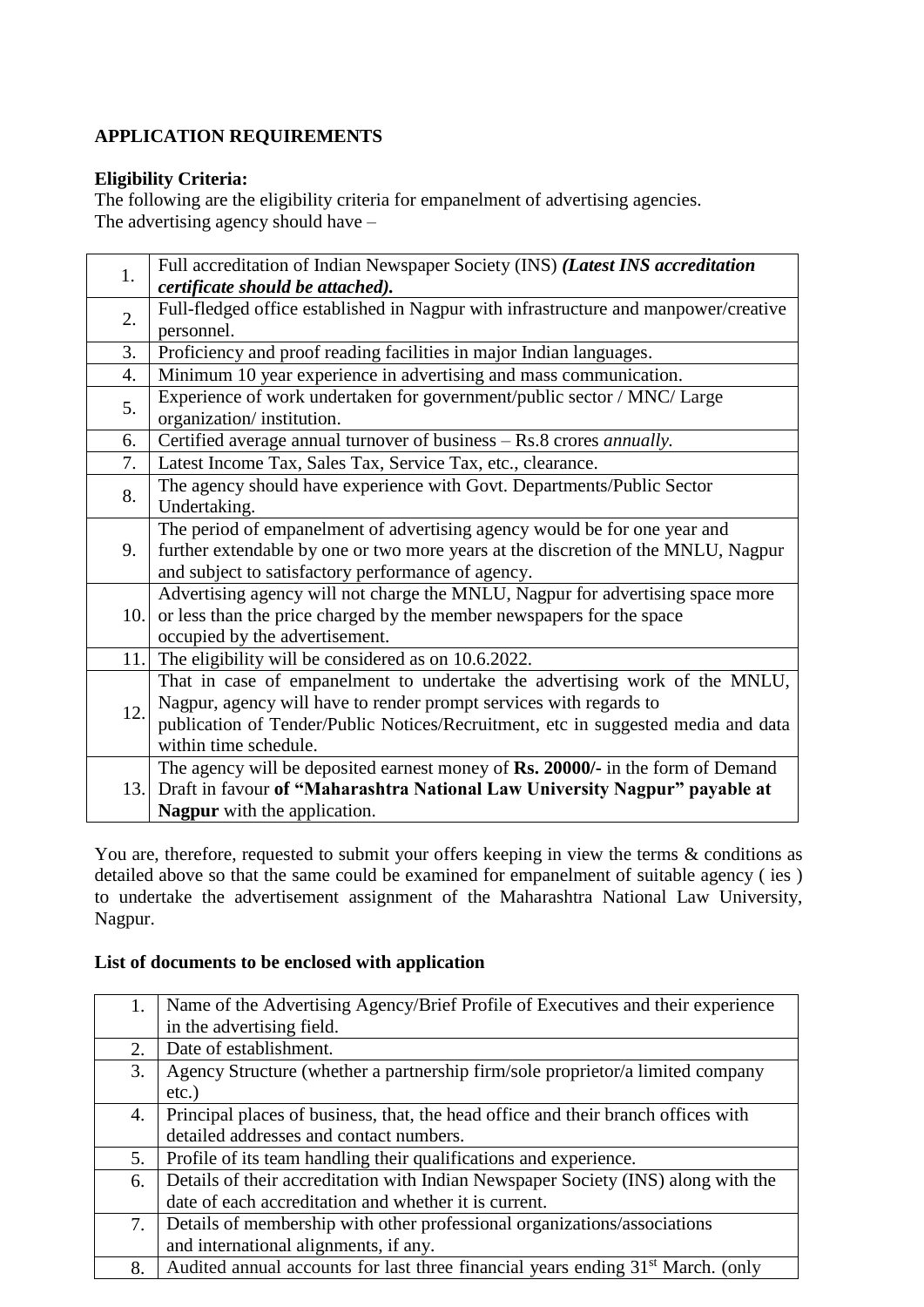| audited balance-sheet and profit $\&$ loss account statement) agency along with the |
|-------------------------------------------------------------------------------------|
| gross billing in last three financial years (2018-19,2019-20,2020-21) duly          |
| certified by a chartered accountant.                                                |
| 9. List of clients.                                                                 |
| 10. Permanent account number (PAN)                                                  |
| 11. GST certificate                                                                 |
| 12. Any other information that the agencies may like to provide.                    |

All the documents to be submitted should be serially arranged in sequence signed/selfauthenticated and page numbered with index sheet and enclosures.

# **GENERAL INSTRUCTIONS: -**

- 1. The applicant will be given one chance to submit shortfall in documents/omissions etc. within (7X24) days, by their registered e-mail. It is sole responsibility of the applicant to provide working email ID of their office. The applicant shall have to comply the MNLU, NAGPUR requirement within the specified time. In case of noncompliance to such queries, the application will be out rightly rejected without entertaining further correspondence in this regard.
- 2. MNLU, NAGPUR reserves right to accept or reject application without assigning any reason thereof. No applicant shall be granted any hearing in connection with this notice for empanelment and no correspondence will be entertained in this regard, unless and until, specifically called for in writing. Please read carefully and apply.
- 3. The agency shall seal the envelope and marked **"Empanelment of Advertising Agencies"** and shall be addressed MNLU, NAGPUR at the following address on or before the date and time specified in through **Registered/Speed post/Courier only**. No other mode shall be considered. The offer to the documents shall reach the office of the Registrar, MNLU, NAGPUR on or before 3.00 P.M., 16<sup>th</sup> June 2022. MNLU, NAGPUR shall not the responsible for any postal delay/loss in postal transit.

The Registrar, Maharashtra National Law University, Nagpur Waranga, PO: Dongargaon (Butibori), Nagpur 441108

- 4. In case applicant fails to comply the requirements of MNLU, NAGPUR within a stipulated time as given by MNLU, NAGPUR, without furnishing sufficient grounds which is convincing to the competent authority of MNLU, NAGPUR then the latter reserves the right to Ban applicant for specific period from participating in any EoI process initiated by MNLU, NAGPUR.
- 5. The MNLU, NAGPUR may, at its discretion, extend the date and time for submission of applications in which case all rights and obligations of the MNLU, NAGPUR and applicants shall be subject to the extended date & time.
- 6. If the date fixed for receiving and opening of applications is declared as holiday by the MNLU, NAGPUR the applications will be received and opened on next working day, with no change in the timing unless notified.
- 7. The MNLU, NAGPUR reserves the right to accept or reject any application, and to the applying process and reject any or all applications, at any time prior to the empanelment without assigning any reason(s), whatsoever and without thereby incurring any liability towards the affected applicant(s) on this ground.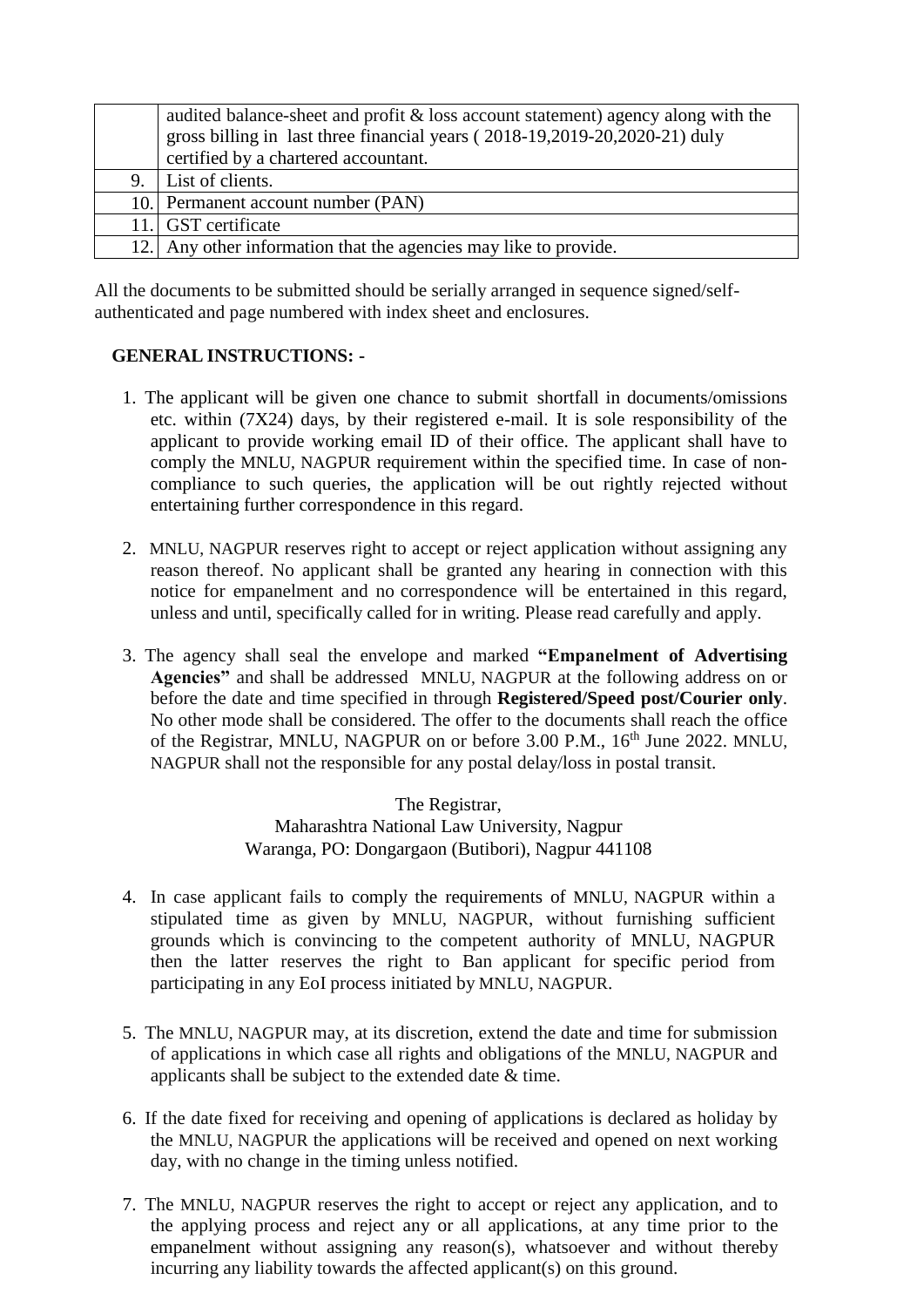- 8. The empanelment can be terminated on one month's notice by the MNLU, Nagpur, without assigning any reason.
- 9. The MNLU, Nagpur reserved the right to switch over/entrust the advertisement/publicity job to DAVP or Govt. Nodal Agency at any time.
- 10. Do not change this document. Any change/s made in the document by the Agency will lead to disqualification. Agency are required to sign and submit all the pages of this document and all other required supporting documents.
- 11. Income tax as may be prescribed by the Income Tax Department from time to time would be deducted from the bills for its onwards transmission to the concerned Income Tax office.
- 12. The Agency should not have been debarred/blacklisted by any Govt. Dept. /Semi-Govt. Dept. /Educational Institute/University or any other organization. Undertaking in this regard is to be submitted by Agency.
- 13. The Agency will have to ensure publication of such advertisements in the prescribed leading newspapers on or before the stipulated time as per guidelines and specific instructions mentioned in release orders. Normally, 1-2 days' time will be given. However, depending upon the exigency of work, the time limit may be reasonably reduced. As and when required and intimated, the Agency will have to (a) collect the matter of advertisement (b) club the matter (c) translate in the language to be published (d) edit these as advised (e) compose these in the specified typed face (f) prepare the final art work (g) put up the final art work within two days of collection of material for final approval and publication. Estimate will be submitted before publication. However, the agency will bear full responsibility to publish the advertisement without any mistake in the given newspapers and the advertisement should be published in financial viable manner as per the guidelines.
- 14. In case of any mistake in printing, translation or typographical error in published matter due to fault of the agency / newspaper, the agency will publish corrigendum, FREE OF COST promptly i.e. well before or during the date of sale of tender documents with permission from the authorities concerned.
- 15. The advertising agency will extend a helping hand FREE OF COST in public relations activities as and when requested by way of distribution of press release / handouts, press visits, P.R. presentations and P.R. campaigns
- 16. Agency claims will be examined strictly as per the bills of newspapers and size of the press notices/tenders ordered to agency.
- 17. The Agency will submit the bills on account of publication of advertisement in a consolidated manner, in triplicate, duly pre-receipted enclosing therewith a copy of relevant bill / bills of newspaper / newspapers concerned and voucher copy of the newspaper in original. Payment will be made within 30 days if bill is found in order and formalities have been complied with.

### 18. **Delayed publication / non publication:-**

1. In case the advertisement is published by the agency after the due date, the Registrar will have discretion to deduct the entire amount from the bill of the particular agency, if it is ascertained from the tendering authority that the purpose of tender has been defeated by delayed publication. The payment on such account to the newspaper/newspapers shall be borne by the defaulting agency.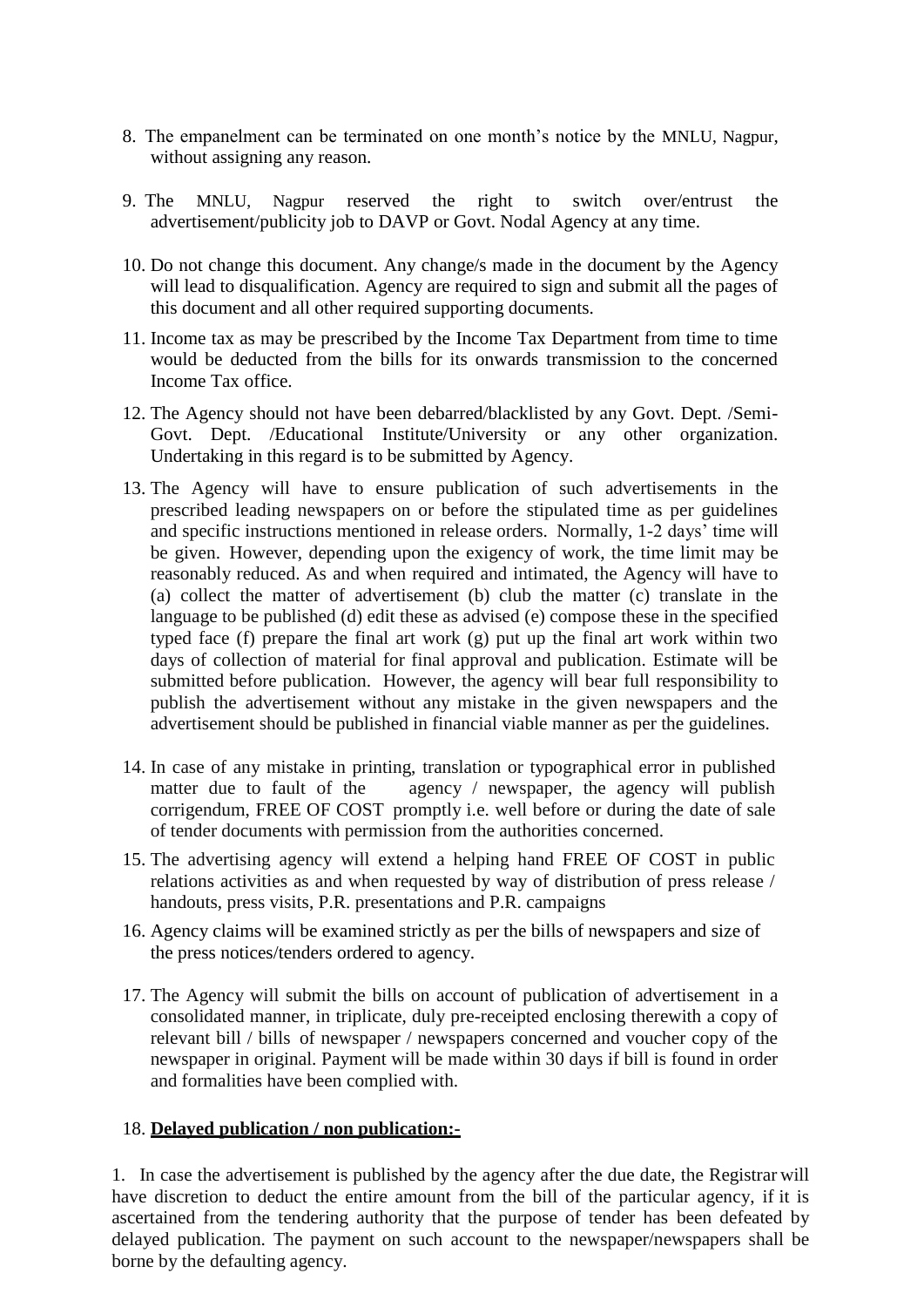2. In case delayed publication necessitates re-tendering, the advertising agency will have to publish such tender at their risk and cost.

3. However, if it is ascertained from the tendering authority that delayed / faulty publication has in any way affected the purpose of tender, a penalty of 15% only may be deducted on this count from the bill of that particular agency at the discretion of the Registrar. However, the full payment to the newspaper / newspapers may be made by the defaulting agency at their own cost.

4. Delayed publication beyond three days from the date of publication stipulated in Release Order would be treated as non-publication and would be viewed seriously. While no payment whatsoever will be made for such publication, it may attract termination of empanelment if the explanation offered by the agency does not appear to be satisfactory. The payment to the newspaper / newspapers may be borne by the defaulting agency at their cost.

#### **MNLU,NAGPUR,**

#### **Acceptance with seal**

#### **Signatory (Advertising Agency)**

#### *PERSONAL GUARANTEE*

- 1. MNLU, Nagpur will have the right to ask for personal guarantee from defaulting agencies and from those agencies who have collected advertisement dues but not paid to member publication within the credit period. Such guarantees will be furnished by the Proprietors/ Partners/Directors of the agency jointly and severally as and when and to the extent demanded by MNLU, Nagpur.
- 2. It has a place of business and a properly equipped office.
- 3. It is properly constituted as a sole proprietorship concern a partnership or a limited company or a cooperative society.
- 4. It carried on advertising business as its main occupation and that advertising does not constitute an allied department nor is it an adjusted to its any other business carried on by it.
- 5. It or any of its partners has not been removed from the list of accredited agencies or refused accreditation as an advertising agency on any previous occasion provided that Director(s) may be employed after a period of twelve months after disaccreditation with prior intimation and permission of the MNLU, Nagpur
- 6. It is free from control or interference of any business or person who own or controls any newspaper or other advertising medium or media.